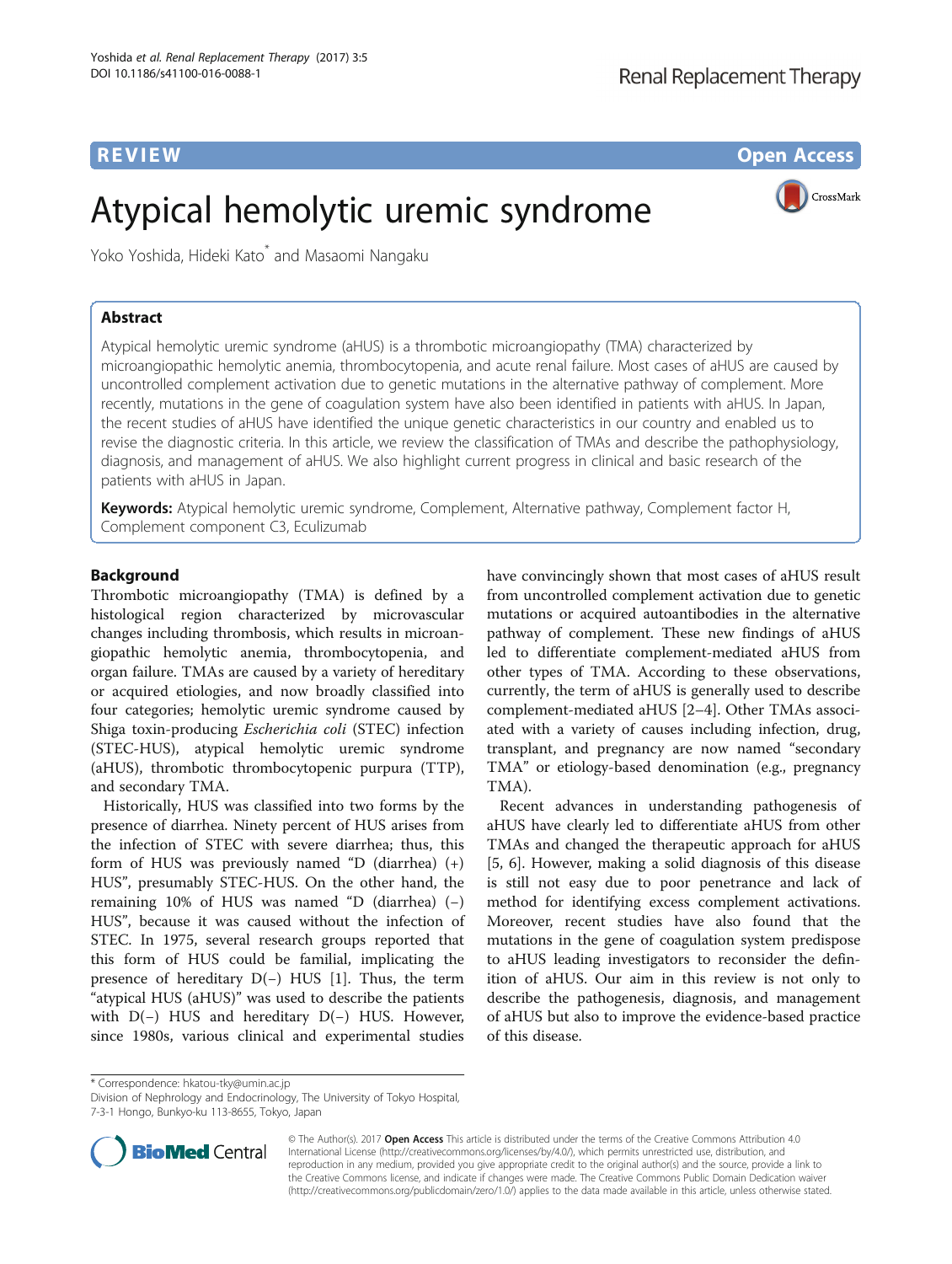#### Classification of thrombotic microangiopathies

HUS due to Shiga toxin-producing bacteria is most frequently formed and is generally called STEC-HUS (or HUS or typical HUS). Although STEC-HUS occurs at any age, children can be predominantly affected. Severe abdominal pain, diarrhea, and bloody stools are common findings, which appeared several days after taking contaminated foods. The progression to HUS is related to the binding of Shiga toxin to the target cell surface via globotriaosylceramide, which leads to cytotoxic effect via inhibition of protein synthesis and apoptosis. Moreover, the presence of Shiga toxin also induces the secretion of unusually large von Willebrand factor (VWF) from endothelial cells [[7\]](#page-7-0). Prognosis of STEC-HUS is favorable with 90% of child cases being recovered, but 1–2% of patients die during acute phase, and 12% of patients, who recovered from STEC-HUS once, die or progress to end-stage renal disease (ESRD) in long-term follow-up [\[3](#page-7-0), [8\]](#page-7-0).

TTP results from severe deficiency of a disintegrin-like and metalloprotease with thrombospondin type 1 motif, 13 (ADAMTS13), which is a specific cleaving protease of VWF. ADAMTS13 deficiency leads to the secretion of unusually large VWF from vascular endothelial cells, thus leading to the VWF-dependent platelet adhesion in small vessels. Homozygous or compound heterozygous mutations of ADAMTS13 are the cause of hereditary TTP [\[9](#page-7-0), [10](#page-7-0)]. Moreover, acquired TTP arises from autoantibodies against ADAMTS13 [\[11](#page-7-0)].

A link between complement system and aHUS has been highlighted since the 1970s [\[12\]](#page-7-0), and subsequent study identified that genetic mutation of complement factor H (CFH), a major complement regulatory factor, is associated with pathophysiology of aHUS [[13](#page-7-0)]. Since then, various genetic mutations in multiple complement factors belonging to alternative pathway have been found in 60% of patients with aHUS. Two types of variants are associated with this disease; one is loss-of-function mutation of the complement regulatory factors, and the other is gain-of-function mutation of complement itself or complement activation factors. Of note, autoantibodies against CFH also predispose to aHUS. These genetic or acquired defects result in excess complement activation on the cell surface, leading to endothelial damage, inflammation, and thrombosis formation. More recently, a link between coagulation system and aHUS has also been highlighted.

Secondary TMA arises from diverse factors and diseases (metabolic disorder, infection, drug, pregnancy, autoimmune disease, systemic disease, hematopoietic stem cell transplantation/solid organ transplantation, malignant hypertension, and malignancy). In pediatric cases, both Streptococcus pneumoniae infection and Cobalamin C deficiency are highly related to the cause of secondary TMA. In contrast to STEC-HUS, aHUS, and TTP, the pathogenesis of secondary TMA is still unclear. Especially, the distinction between aHUS and secondary TMA is sometimes not clear. In fact, complement genetic mutations or anti-CFH autoantibodies have been found in a part of patients with post-transplantmediated TMA [\[14\]](#page-7-0) and patients with hemolysis, elevated liver enzyme, low platelet count (HELLP) syndrome [\[15](#page-7-0), [16](#page-7-0)]. It is unclear whether aHUS is underlying the disease or not in these cases; thus, more studies are needed to confirm these findings.

In Japan, the classification of TMAs was originally described in a diagnostic criteria for aHUS proposed by the Joint Committee of the Japanese Society of Nephrology and the Japan Pediatric Society in 2013 [\[17, 18\]](#page-7-0). In this criterion, aHUS was defined as TMA excluding STEC-HUS and TTP; therefore, TMA caused by a variety of etiology, now named secondary TMA, was also included in the category of aHUS. This classification has led to the early diagnosis of aHUS and timely initiation of treatment. However, the term of aHUS is now generally accepted to describe only complement-mediated aHUS as described above. To address this situation, the Joint Committee developed a novel guideline for aHUS including recommendation for treating this disease in 2016 [[19, 20](#page-7-0)]. This guideline redefined aHUS as TMA caused by complement dysregulation, and the exclusion of secondary TMA is needed for diagnosing aHUS in addition to the exclusion of STEC-HUS and TTP (ADAMTS13 <10%). Current problem of this field is that there are some cases of aHUS among secondary TMA [\[14](#page-7-0), [21\]](#page-7-0); however, there are no crucial clinical characteristics and laboratory parameters to distinguish them. To overcome this problem, further research regarding both clinical characteristics and laboratory biomarkers and the establishment of rapid genetic diagnostic system for aHUS are required.

We hope that this novel guideline will improve the understanding of physiopathology and diagnosis of individual TMA, leading to a rapid and correct diagnosis, and more judicious treatment for individual cases in Japan.

### Epidemiology

aHUS is considered a rare disease, but its incidence is not known precisely. The annual incidence of aHUS is estimated to be two cases per million in the USA [\[22](#page-7-0)], and the prevalence are reported to be 3.3 per million among patients below the age of 18 [[5](#page-7-0)]. More recently, the research group from France reported an incidence of 0.23 cases per million [\[23\]](#page-7-0). aHUS affects at any age, and approximately half of this disease usually occurs before the age of 18, without sex difference [\[24\]](#page-7-0). Although, the epidemiology of patients with aHUS in Japan has not been well clarified, based on our cohort study, 100 to 200 patients seem to have been diagnosed.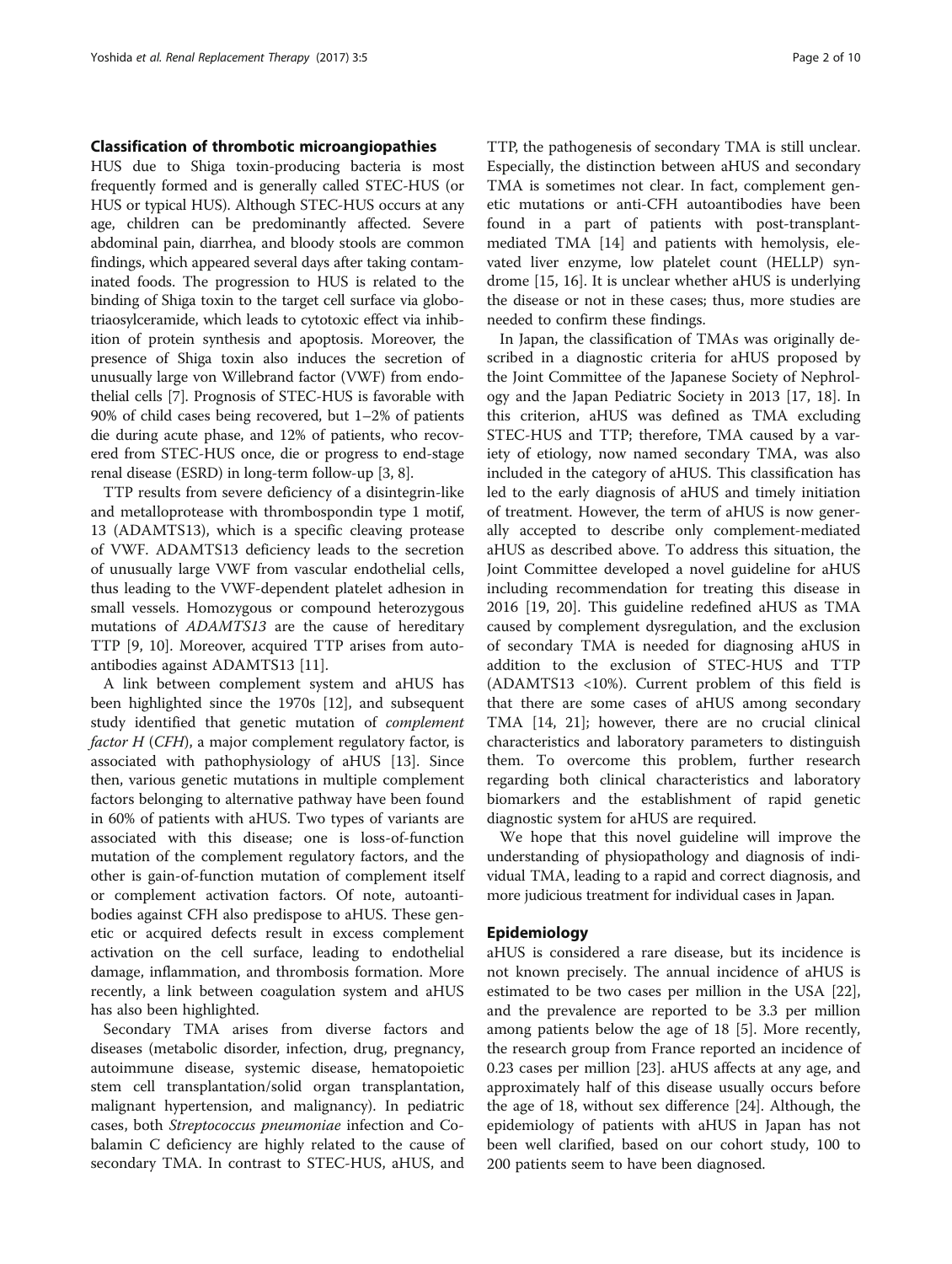# Pathophysiology

The complement system is an essential component of innate immunity for protecting host from invading pathogens. Complement system, which consists of over 30 proteins, can be mostly present as inactivated forms, and the activation of it is caused through three main pathways; classical pathway, alternative pathway, and lectin pathway. These three pathways promote the formation of C3 convertase, which degrades C3 into C3a and C3b. The C3b molecule functions as a major opsonin, and binds covalently to pathogens or to any surface. The binding of C3b to Gram-positive bacteria leads to the phagocytosis by neutrophils, macrophages, and monocytes. In the case of Gram-negative bacteria, bound C3b induces the progression of complement cascade and the generation of the lytic membrane attack complex. The activation of the classical and the lectin pathways is initiated by the recognition of invading microorganisms via the Fc moieties of antigen-bound antibody or mannosebinding lectin, respectively. On the other hand, the activation of alternative pathway needs no specific initiator.

The activation process of alternative pathway is illustrated in Fig. 1. In the alternative pathway, C3 is easily converted to  $C_3(H_2O)$  and rapidly reacted with complement factor B (CFB) and complement factor D (CFD). This reaction leads to the formation of  $C3(H<sub>2</sub>O)Bb$ , which works as an initial fluid phase C3 convertase and prompt to generate more C3b. This spontaneous activation system called "tick over" is potentially dangerous; thus, it is strictly controlled by complement regulatory factors including CFH, complement factor I (CFI), and membrane cofactor protein (MCP). Generally,  $C3(H<sub>2</sub>O)Bb$  or C3b is rapidly and proteolytically inactivated by CFI collaborated with CFH in the fluid phase. On the self-cell surface like endothelial cells, CFH also acts as a complement regulator by binding to sialic acids or sulfated glycosaminoglycans on self-surface via its C-terminal basic domains. A transmembrane protein MCP helps to inactivate C3b by CFI. Thrombomodulin (THBD), a transmembrane protein, which generates anticoagulant active protein C to reduce blood coagulation, is also associated with the downregulation of alternative pathway by accelerating CFI-mediated inactivation of C3b. On the other hand, once C3b binds to pathogens lacking complement regulatory proteins, bound C3b preferentially reacts with CFB and CFD, which results in formation of a C3 convertase and generating more C3b. The C3 convertase can recruit another C3b to form C3bBbC3b (C5 convertase), which generates a potent anaphylatoxin C5a through cleavage of C5. The binding of C5b to C6, C7, C8, and C9 causes the formation of membrane attack complex (C5b–9) for eliminating pathogens.

Several research groups have shown that approximately 60% of patients with aHUS have mutations in

complement regulatory or complement factors in the alternative pathway (CFH, CFI, MCP, THBD, C3, and CFB). Loss of function mutations in complement regulatory factors (CFH [\[13](#page-7-0), [25](#page-7-0)–[27](#page-7-0)], CFI [[28](#page-7-0), [29](#page-8-0)], MCP [\[30, 31](#page-8-0)], and THBD [\[32](#page-8-0)]) cause the impairment of inactivating complement factor D; MAC membrane attack complex

C3b both on the cell surface and fluid phase. On the other hand, gain of function mutations in complement activation factors, C3 and CFB reduce the binding affinity for CFH and/or MCP leading to impaired CFImediated inactivation [\[33](#page-8-0)–[36](#page-8-0)]. These aHUS-associated mutations cause excess complement activation on hostcell surface leading endothelial damage. Moreover, combined mutations in the foregoing six genes seem to increase susceptibility to aHUS [[37\]](#page-8-0). Acquired autoantibodies against CFH have been identified in 5–10% of patients with aHUS [[38](#page-8-0)–[40\]](#page-8-0). These antibodies are highly associated with the alteration in CFH-related (CFHR) genes. The genes encoding the five CFHR (CFHR1-5)

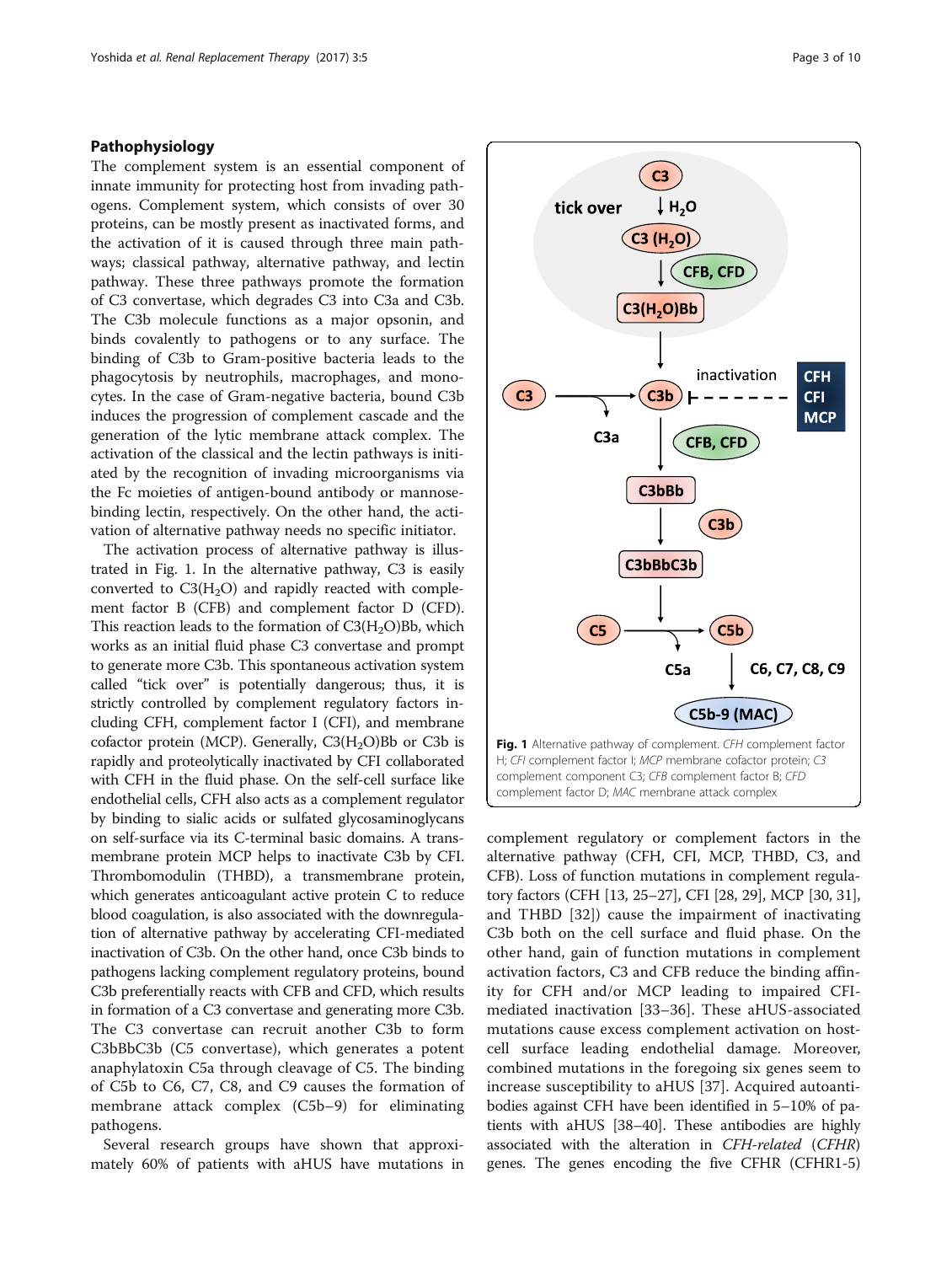proteins are characterized by several large genomic repeat regions having a high sequence identity. Thus, these regions occur nonallelic homologous recombination leading to the deletion or duplication within CFH and CFHR genes. Notably, homozygous gene deletion of CFHR1 is specifically linked with the production of autoantibodies against CFH [\[39](#page-8-0)–[41\]](#page-8-0). A majority of these antibodies recognize the C-terminal region of CFH and inhibit the complement regulatory function of CFH on the cell surface [[42](#page-8-0)]. Moreover, nonallelic homologous recombination of CFHR gene region predisposes to the formation of hybrid gene of CFH-CFHR, which causes aHUS [\[6](#page-7-0)].

Currently, several research groups have shown the correlation between coagulation system and aHUS. In 2013, Lemaire et al. have identified that the homozygous or compound heterozygous mutations in the diacylglycerol kinase epsilon (DGKE) gene in 13 aHUS patients who belong to nine unrelated families by whole-exome sequencing [\[43](#page-8-0)]. DGKE is a lipid kinase family protein, and is expressed in endothelium, platelets, and podocytes. The underlying pathology of DGKE-associated aHUS is still unclear, but one possibility is that the loss of function of DGKE results in upregulation of prothrombotic factors and platelet activations. It is still debatable whether DGKE-associated aHUS is linked with complement activation or not.

More recently, one published paper has identified four genetic variants in the gene of plasminogen in the patients with aHUS, and three of these variants were known plasminogen deficiency mutations [\[44\]](#page-8-0). Miyata et al. have shown that one genetic variant p.Ala620Thr in plasminogen, which is commonly observed in the northeast Asian populations including Japanese and causes dysplasminogenemia, is not predisposing variant for aHUS [\[45\]](#page-8-0). Further studies are required to confirm whether the coagulation system is additional pathogenesis for aHUS or not.

In addition to disease-associated mutations mentioned above, some environmental factors are related to increase the risk of developing aHUS. The onset of aHUS seems to be facilitated by various triggers such as infection and pregnancy [\[14](#page-7-0), [24](#page-7-0)]. One retrospective study has shown that 21 of 100 adult female patients with aHUS developed pregnancy-associated TMA mainly in postpartum period [[46\]](#page-8-0).

# Diagnosis of aHUS

# Clinical diagnosis of aHUS

Rapid diagnosis of aHUS is critical for early initiation of treatment that prevents the patient's kidney from ESRD. Clinically, initial diagnosis of aHUS is made by microangiopathic hemolytic anemia (Hb <10 g/dL, negative direct Coombs test, elevated LDH, decreased haptoglobin, and

the presence of schistocytes), thrombocytopenia (platelet count <150  $\times$  10<sup>9</sup>/L), and renal failure (elevated serum creatinine, low glomerular filtration rate, proteinuria, and hematuria). Other diseases which show similar clinical presentation to TMA such as disseminated intravascular coagulation or heparin-induced thrombocytopenia should be carefully excluded. In patients with aHUS, the major target organ is the kidney, but the heart, lungs, gastrointestinal tract, pancreas, and brain can also be affected. Although the presence of diarrhea is a representative manifestation of STEC-HUS, it has also been identified in 10–30% of aHUS patients [\[14, 24](#page-7-0)].

To differentiate aHUS from TTP, the activity of ADAMTS13 should be measured before the initiation of plasma therapy. Severe deficiency of ADAMTS13 activity (<10%) is common findings in patients with TTP. One study of 214 patients with TMA has shown that severe low platelet count (<30 ×  $10^9$ /L) and serum creatinine (<2.26 mg/dL) were commonly detected in 157 of 160 patients with patients having severe ADAMTS13 deficiency [[47](#page-8-0)] implicating that kidney damage is not generally severe in TTP. Of note, these laboratory data do not always differentiate aHUS from TTP. The confirmation of STEC-HUS needs the direct detection of Shiga toxins in feces and anti-lipopolysaccharide immunoglobulin M antibody measurements. Moreover, the screening of various diseases or specific laboratory data associated with TMA is critical for diagnosing secondary TMA.

#### Complement assessment in aHUS

To confirm the clinical diagnosis of aHUS, a variety of specific diagnostic tests are recommended as follows: quantification of complement components (C3 and C4), regulators (CFH, CFI, MCP, and CFB), and complement activity (CH50 for classical pathway, AP50 for alternative pathway), screening of anti-CFH autoantibodies, and genetic test of candidate gene (CFH, CFI, MCP, C3, CFB, THBD, and DGKE) [\[5](#page-7-0)]. The low level of C3, but not C4, may reflect the excess activation of the alternative pathway, but only 30–40% of patients with aHUS show a low level of C3 [[14](#page-7-0), [23\]](#page-7-0). Thus, a normal C3 level does not exclude the diagnosis of aHUS. Similarly, normal levels of abovementioned complement factors do not rule out the diagnosis of aHUS, because a majority of mutations cause functional impairment instead of quantitative defects. The hemolytic assay can be used to assess the CFH function [[48](#page-8-0)–[50](#page-8-0)]. In this assay, patient specimens are incubated with sheep red blood cells (RBCs) that have been known as "non-activating cells" leading no amplification of C3b on its cell surface. CFH is a major complement regulatory factor in the alternative pathway, and consists of 20 short consensus repeats (SCRs) with each about 60 amino residues. CFH is capable of protecting sheep RBCs from complement-mediated lysis via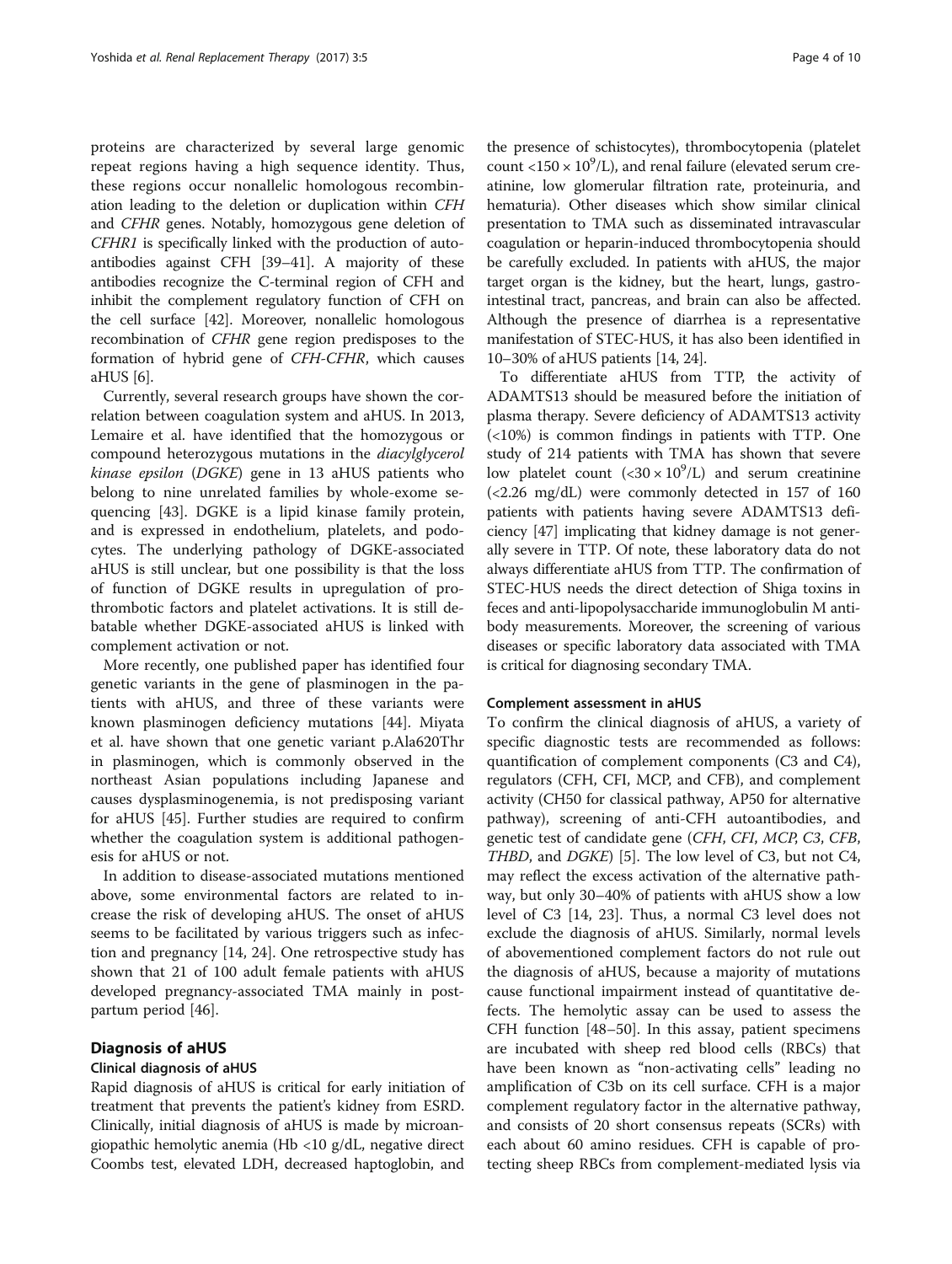binding of CFH SCRs19-20 to sialic acids richly expressed on surface of sheep RBCs. Thus, CFH mutations or anti-CFH autoantibodies having a defect in the protection of cell surfaces lyse the sheep RBCs [[50\]](#page-8-0). The anti-CFH autoantibodies are generally measured by ELISA. Although several ELISA methods have been reported, Watson et al. have recommended the use of the Paris method, which is the most robust, costeffective, and easy to establish [[51\]](#page-8-0).

Various biomarkers have been studied to reveal the underlying complement perturbations of aHUS to differentiate it from other TMAs. The significantly increased levels of C5a and soluble C5b-9 (sC5b-9), markers of terminal complement activation, have been identified in the acute phase of aHUS compared with TTP or healthy controls [[52](#page-8-0), [53](#page-8-0)]. Moreover, urine C5a, sC5b-9, and alternative pathway activation marker Ba are elevated in acute phase of aHUS, and these markers are decreased by eculizumab administration, with the exception of Ba [[54](#page-8-0)]. However, Noris et al. has reported that plasma C5a and sC5b-9 were not suitable markers for diagnosing aHUS, because these values were normal in 9 out of 19 cases even during the acute phase [\[55\]](#page-8-0). Recent study has described a new technique for detecting excess complement activation by using modified HAM test, which is classically used to diagnose the patients with paroxysmal nocturnal hemoglobinuria (PNH). Gavriilaki and their colleagues have established the GPI-anchored protein-deficient cells, that is, PNH-like reagent cells [[56\]](#page-8-0). When this cells are treated with the serum from TMA patients, significantly reduced cell viability are found in aHUS, compared to TTP. This novel method might be used for rapid diagnosis for aHUS to differentiate it from other TMAs.

Degradation of C3 spontaneously occurs after blood collection, which leads to altered complement state in patient specimens. To avoid pre-analytical errors, blood samples should be immediately centrifuged, and serum or plasma should be stored at −80 °C. EDTA plasma is generally used for measuring C5a, sC5b-9, and Ba but cannot be used for measuring ADAMTS13 activity, which can be only determined by using citrated plasma. Storage of EDTA plasma, citrated plasma, and serum before therapy is critical for accurate hemolytic assessment of underlying complement profile in patients suspected with aHUS.

#### Genetic test

Genetic screening is needed to confirm the clinical diagnosis of aHUS. Direct sequencing of six candidate genes (CFH, CFI, MCP, C3, CFB, and THBD) should be performed to reveal the predisposing mutations associated with aHUS. The screening of DGKE mutations is also recommended for the patients with onset of aHUS before the age of 1–2 years. Multiple ligation-dependent

probe amplification is generally used to identify the copy number variations of the genes encoding CFHR proteins. As shown in the recent finding of DGKE mutations, next-generation sequencing analysis is helpful to revealing the undiscovered disease-associated genes in aHUS.

Causality between genetic variants and the development of aHUS should be carefully assessed. A recent important study has shown that 122 of 406 (27%) mutations, which were published as disease-associated mutations in 104 individuals were either common polymorphisms or lacked direct evidence for pathogenicity [[57\]](#page-8-0). Guidelines for genetic analysis have stated the importance of the terms to describe the genetic variants, and recommended the careful assessment to differentiate disease-causing genetic variants from many variants of human genome. To avoid the false-positive reports of causality, various mutations detected in aHUS should be carefully studied, and correctly named by using appropriate nomenclature (e.g., pathogenic, likely pathogenic, uncertain significance, likely benign and benign) instead of simple term like "causative" or "no causative" [\[58](#page-8-0)].

Genetic background of aHUS is complicated because of its various hereditary forms (autosomal dominant or autosomal recessive manner) and poor penetrance (about 50%). Therefore, individual and families should be provided an opportunity for genetic consultation by physicians, genetic professionals, and genetic counselors. Patient and patients' family members should be provided the following information: (1) the hereditary forms of aHUS and the importance of genetic test in the patients' parents, siblings, and offspring, (2) the risk of aHUS in the patient's parents, siblings, and offspring, and (3) the risk of aHUS during pregnancy or after delivery.

#### Treatment for aHUS

# Plasma treatment

Since 1980s, plasma infusion (PI) or plasma exchange (PE) had empirically been considered as the first choice for the treatment of aHUS. PI with fresh frozen plasma serves functional complement regulatory factors. In addition to this effect, PE is presumed to remove the abnormal complement related factors like mutant proteins or anti-CFH antibodies. There are no prospective clinical trial data, but the introduction of plasma therapy has decreased the mortality of patients with aHUS and achieved hematological remission in 70% of patients with aHUS. On the contrary, plasma therapy resulted in ESRD or death in 48% of pediatric and 67% of adult cases died or reached ESRD within 3-year follow-up [[14\]](#page-7-0). Especially in aHUS patients with CFH or CFI mutations, complete hematological remission or renal recovery rates was low.

Although some patients do not achieve complete remission by plasma therapy, it is still an important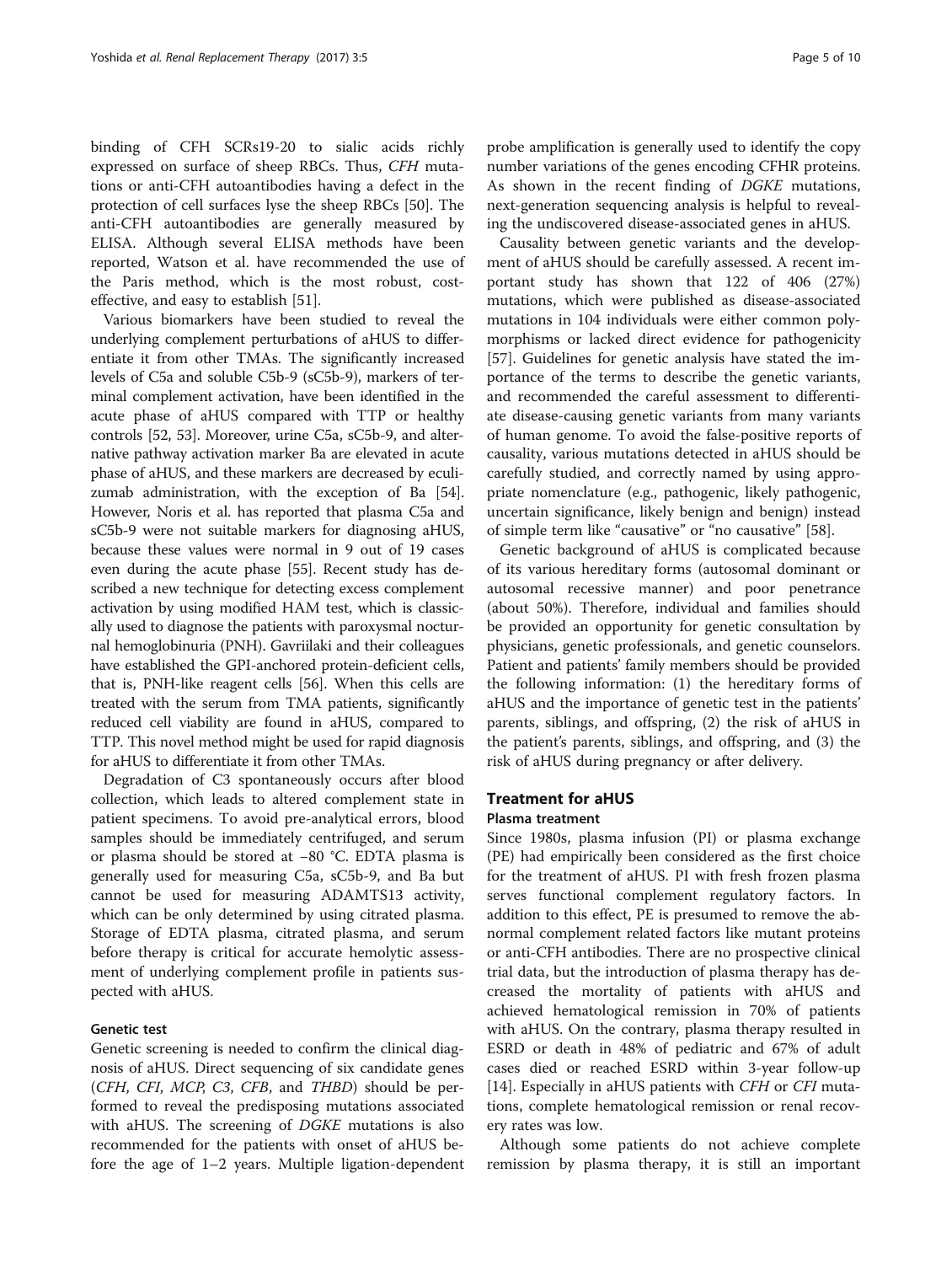therapeutic approach for the patients suspected with aHUS. Early initiation of plasma therapy followed by maintenance PI/PE could be effective for attaining hematological remission and preserving renal function. However, evaluation of other TMAs and the diagnosis of aHUS take some times in practical situations. Of note, the efficacy of plasma therapy is uncertain in the treatment for STEC-HUS. In the case of secondary TMA, the necessity and efficacy of plasma therapy depends on the coexisting disease, and PE should be avoided in the cases with S. pneumoniae-mediated TMA. Concomitant immunosuppression and plasma therapy may allow better outcomes by reducing antibody titers in the case of anti-CFH antibody positive patients. So far, combined therapy of PE and immunosuppression (steroids with or without immunosuppressants such as cyclophosphamide or rituximab) for the induction and maintenance therapy with steroids and immunosuppresants (mycophenolate mofetil or azathioprine) have been reported to be favorable [[5](#page-7-0), [59, 60\]](#page-8-0). Eculizumab also seems to be effective in anti-CFH antibody aHUS patients [[5](#page-7-0)]. However, the optimal treatment combination for anti-CFH antibody positive patients remains to be elucidated in the future. Catheter-related complications should be concerned in pediatric cases, and PI may be recommended when PE is technically difficult to perform. Plasma therapy should be tapered based on increased platelet count, improvement of hemolysis, and lactate dehydrogenase level.

#### Eculizumab

Eculizumab, a monoclonal humanized antibody against C5, was originally approved for treating the patients with PNH. This antibody specifically binds to C5 and blocks the terminal complement activation by inhibiting the cleavage of C5 into C5a and C5b. The efficacy and safety of eculizumab for the treatment of aHUS have been reported since 2009 [\[61](#page-8-0)–[63\]](#page-8-0), and both the USA Food and Drug Administration and the European Medicines Agency approved the indication of aHUS in the treatment of aHUS in 2011. Subsequent reports also showed that the use of eculizumab was effective for the patients with aHUS who underwent the renal transplantation [[64](#page-8-0)].

In pediatric cases, eculizumab administration is recommended as a first-line therapy when the diagnosis of aHUS is made, because these patients have a high risk of catheter-related complications and a lower incidence of secondary TMA than adults. Contrary, in adult patients, the initial choice of PE or eculizumab is often difficult because adults have higher incidence of secondary TMA, some secondary TMA have the indication of PE, and currently eculizumab is not approved for secondary TMA in our country. The authors recommend evaluating STEC-HUS, TTP, and secondary TMA before the initial use of eculizumab. In adult cases, eculizumab administration may be recommended as a first choice in the following situations: (1) the patients have repeated episode of aHUS or family history (especially, one or more family members have renal failure caused by TMA), (2) the patients are already diagnosed with aHUS, and (3) the probability of the diagnosis of aHUS is high. Although the reports are limited, eculizumab treatment for aHUS during pregnancy stabilizes clinical and laboratory markers and shows no overt safety issues [\[65](#page-8-0)]. However, further investigations are needed to ascertain the efficacy and safety of eculizumab in the treatment of the patients with aHUS during pregnancy.

The appearance of eculizumab opened a new era for treatment of aHUS; however, it is still unclear how long eculizumab therapy should be continued. Eculizumab treatment requires the patients to visit the hospital once every 2 weeks, which may lead to the impaired quality of life. Moreover, lifelong treatment may cause the compromised vascular access. The extremely high cost of eculizumab is also important limitation of this drug. The current report concerning the eculizumab withdrawal has shown that 24 patients discontinued the treatment, and 6 out of 24 patients (25%) had recurrence at the time of publication [\[66](#page-8-0)]. Four of these six patients had CFH mutation or anti-CFH antibodies, suggesting that the patients having CFH-related abnormalities were frequently associated with the recurrence of aHUS [[5,](#page-7-0) [66](#page-8-0)]. On the other hand, patients with MCP mutation, CFI mutation, or no mutation showed no recurrence. Although more studies are needed to confirm these observations, lifelong treatment may not be needed for all patients with aHUS, and clarifying the genetic background may help to discontinue the anti-complement drug [[67\]](#page-8-0).

### Prognosis

Before the use of eculizumab for treating aHUS, a poor prognosis of this disease has historically been described, with higher than 50% mortality and ESRD. The clinical outcomes vary depending on the genetic alterations [[14, 24\]](#page-7-0). The worst prognosis is the patients with CFH mutations, with over 50% mortality or ESRD rates within 1 year from the first episode of aHUS [\[14](#page-7-0), [24](#page-7-0)]. On the contrary, the cases of the patients with MCP mutations have a good prognosis; none of the children and only 25% of adults reached to ESRD at first episode although they have a high risk of relapse [\[2\]](#page-7-0). Of note, these data come from the historical studies treated with plasma therapy [\[14, 23](#page-7-0), [24](#page-7-0)]. Recent advances of therapy including early initiation of plasma therapy or eculizumab administration significantly improved the mortality and prognosis of aHUS [\[62, 68](#page-8-0)]. In the near future, the data showing prognosis of aHUS patients depending on the genetic background treated with eculizumab will be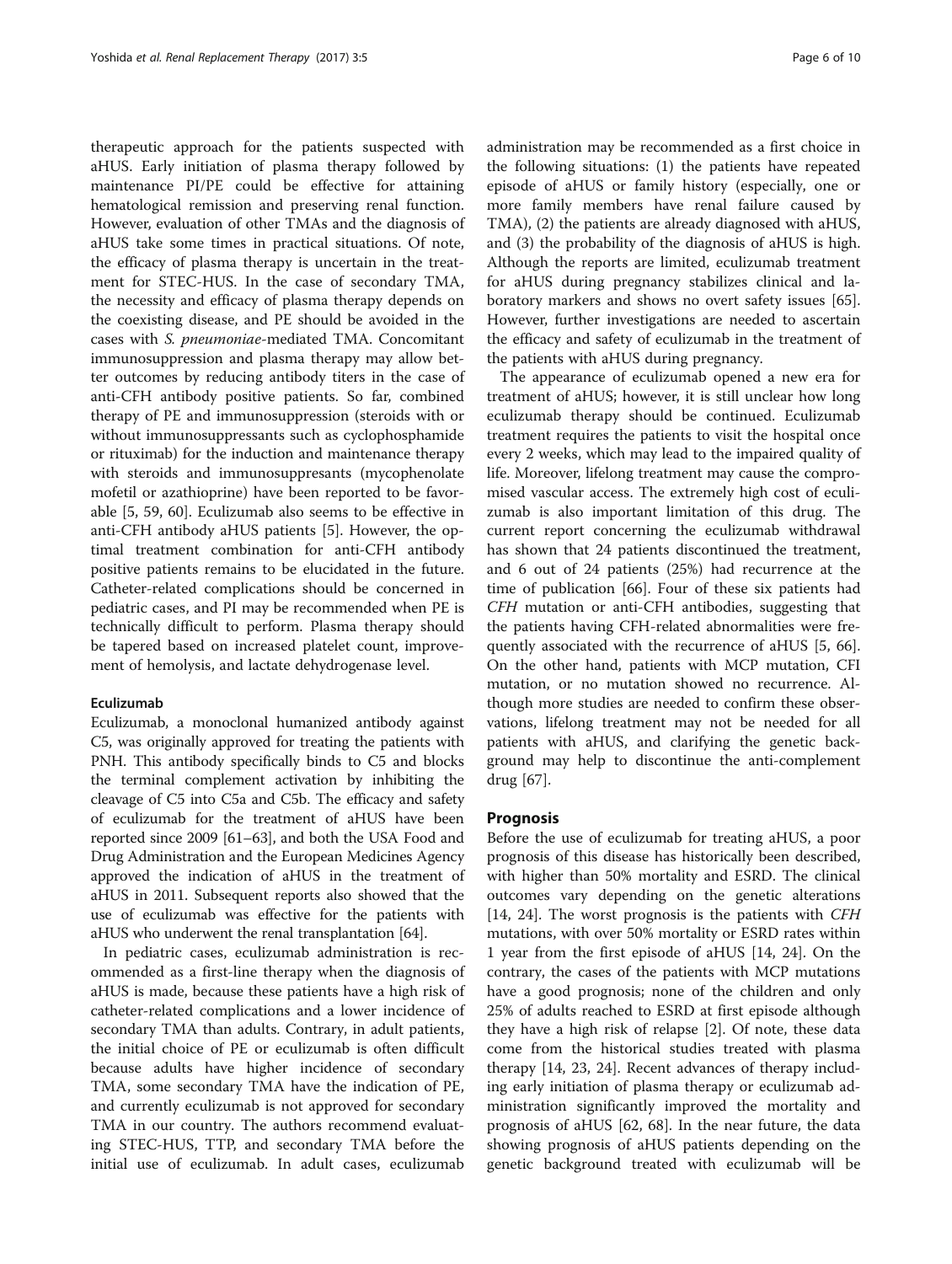clarified. Systemic management including blood pressure control is also important as short- and long-term treatment; however, the effects of different antihypertensive drug classes remain to be elucidated.

#### Current studies for the patients with aHUS in Japan

Since the early 2000s, some patients with clinically suspected aHUS have been identified in Japan. In 2008, Mukai et al. reported the predisposing mutation of CFH in a 1-year-old female aHUS patient by using both hemolytic assay and genetic analysis [\[69](#page-8-0)]. Further study was performed by Fujimura et al., who have studied Japanese patients with TMA by measuring ADAMTS13 activity since 1998. In 2009, they reported the characteristics of 919 TMA patients and noted that 24 of 919 were suspected to be "congenital aHUS" because of having repeated and familial TMA episodes with ADAMTS13 levels of more than 10% [\[70](#page-9-0)]. To reveal the underlying pathogenic mechanisms of these patients, they established the diagnostic system for aHUS (the quantitative hemolytic assay, the screening of anti-CFH antibody, and the genetic tests of CFH, CFI, MCP, C3, CFB, and THBD) [\[45](#page-8-0), [50,](#page-8-0) [71, 72\]](#page-9-0). In the hemolytic assay, Yoshida et al. [[50\]](#page-8-0) produced inhibitory monoclonal antibodies against CFH and used one of these antibodies as a positive control, which enabled to quantitatively calculate the degree of hemolysis in patient plasma. They revealed that patient plasma with CFH mutation or anti-CFH autoantibodies had >50% hemolysis. In addition, patient plasma with the C3 p.K1105Q mutation positioned at the CFH binding interface also showed >50% hemolysis.

The genetic analysis of 45 patients with aHUS has shown that the frequency of C3 mutation (43%) was greater than that in Western countries (2–10%). In contrast, only 7% of patients with aHUS carried the CFH mutations in Japan, which is much less than the frequency reported by Western countries [\[50\]](#page-8-0). Interestingly, about 80% patients with C3 mutations have the same variants of I1157T, and the patients carrying this variants were only found in an extremely restricted area (Kansai district including Mie, Nara, Kyoto and Osaka prefectures) of West Japan [\[50](#page-8-0), [73](#page-9-0)]. These observations suggested that the genetic background of aHUS in Japan differs from that of Western countries. However, because study population was small and 60% of the patients with aHUS were from West Japan, further assessments are required to reveal the genetic characteristics in Japan. Complement-related genes have also been investigated in the patients with congenital TTP having renal damage by Fan et al [[74](#page-9-0)]. Six complement and complement regulatory genes of aHUS were sequenced, and they have suggested that rare predisposing complement genetic mutations of aHUS do not contribute to renal insufficiency in congenital TTP patients.

In 2013, the use of eculizumab was approved for treating complement-mediated aHUS patients by Ministry of Health, Labour and Welfare in Japan. Several case reports have described the efficacy and safety of this drug for aHUS in Japan. Ito et al. have retrospectively analyzed the clinical course of 10 pediatric aHUS cases treated with eculizumab, and shown that all patients achieved the rapid hematological remission with withdrawal from plasma therapy [[75\]](#page-9-0). Ohta et al. have reported that one infant patient with compound heterozygous DGKE mutation, who significantly recovered from severe hypertensions and peritoneal dialysis by eculizumab administration [[72](#page-9-0), [76\]](#page-9-0). Of note, this patient showed the severely decreased level of C3 suggesting unregulated complement activation; however, it is unclear whether the mutation in DGKE is associated with exhausted C3 or not in this particular patient. In contrast to pediatric cases with aHUS, little has been reported on adult cases in Japan. The study published by Okumi et al. has shown one male patient with CFH mutation, who received living-related kidney transplant after first episode of aHUS [\[77](#page-9-0)]. This patient developed aHUS again after transplantation, but his hematological parameters and renal function was fully recovered by initiation of eculizumab treatment.

Currently, the diagnostic system of aHUS was moved from Nara Medical University to the Division of Nephrology and Endocrinology, the University of Tokyo Hospital. Protein-based analyses (the hemolytic assay and the screening of anti-CFH autoantibodies) are performed in the University of Tokyo Hospital, and the DNA analyses of six candidate genes (CFH, CFI, MCP, C3, CFB, and THBD) are in National Cerebral and Cardiovascular Center. Moreover, epidemiologic study of aHUS is ongoing in the University of Tokyo Hospital. Consultation for diagnostic test of aHUS is available by e-mail (ahusoffice@umin.ac.jp).

# Conclusions

The recent progresses in the field of aHUS during the last two decade have significantly clarified the underlying pathology of aHUS, which led to new era for complement blockade; eculizumab therapy. Early administration of eculizumab has dramatically prevented the progression to ESRD in the patients with aHUS. In Japan, an established structured diagnostic system of aHUS has gradually revealed both clinical characteristic and genetic background of this disease. On the other hand, the data on the prognosis (risk of ESRD, death, relapse, and recurrence after renal transplantation) or outcome of eculizumab therapy still have not been well documented. Now, our groups are addressing these issues, and we hope that this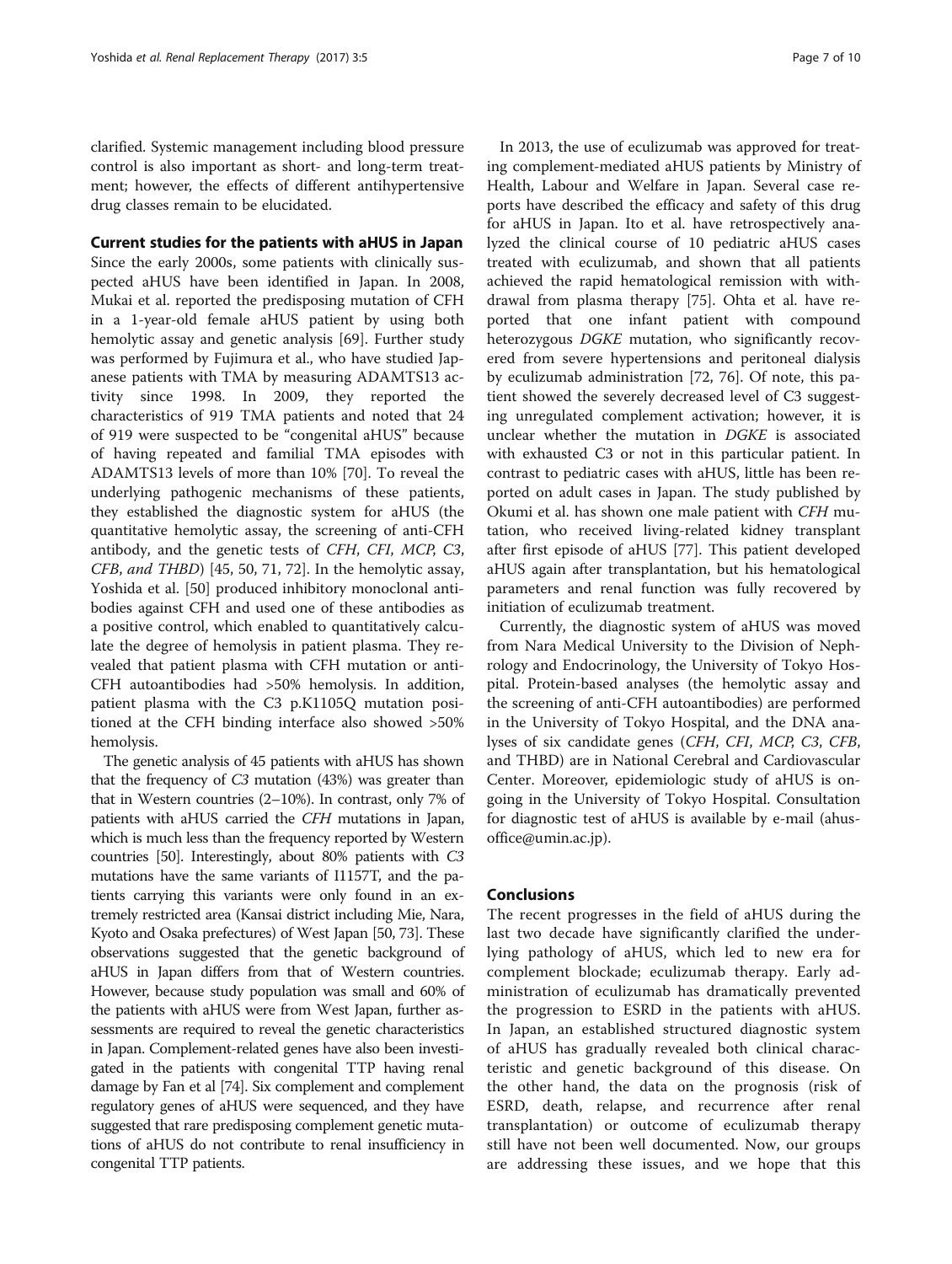# <span id="page-7-0"></span>ongoing study will lead to early diagnosis and appropriate treatment for patients with aHUS in Japan.

#### Abbreviations

ADAMTS13: A disintegrin-like and metalloprotease with thrombospondin type 1 motif, 13; aHUS: Atypical hemolytic uremic syndrome; CFB: Complement factor B; CFD: complement factor D; CFH: Complement factor H; CFHR: Complement factor H related; CFI: Complement factor I; DGKE: Diacylglycerol kinase epsilon; EDTA: Ethylenediaminetetraacetic acid; ESRD: End-stage renal disease; HELLP: Hemolysis, elevated liver enzyme, low platelet count; MCP: Membrane cofactor protein; RBC: Red blood cell; STEC: Shiga toxin-producing Escherichia coli; TMA: Thrombotic microangiopathy; TTP: Thrombotic thrombocytopenic purpura; VWF: von Willebrand factor

#### Acknowledgements

The authors would like to express their gratitude to emeritus professor Yoshiro Fujimura, professor Masanori Matsumoto of Nara Medical University and Toshiyuki Miyata of National Cerebral and Cardiovascular Center who originally established epidemiology and diagnostic system of TMA in Japan.

#### Funding

This study was supported by research grants from the Ministry of Health, Labour and Welfare of Japan and from Japan Society for the Promotion of Science, Grant-in-Aid for Scientific Research (C) (15K09246), and the Japanese Association for Complement Research.

#### Availability of data and materials

Not applicable

#### Authors' contributions

YY and HK made the original form of this manuscript. MN organized the comprehensive study project and edited of this manuscript. All authors read and approved the final manuscript.

#### Competing interests

MN received lecture fees and research funding from Alexion Pharmaceuticals, Inc. HK received lecture fees from Alexion Pharmaceuticals, Inc.

#### Consent for publication

Not applicable

#### Ethics approval and consent to participate Not applicable

Received: 10 August 2016 Accepted: 8 December 2016 Published online: 03 April 2017

#### References

- 1. Kaplan BS, Chesney RW, Drummond KN. Hemolytic uremic syndrome in families. N Engl J Med. 1975;292:1090–3.
- 2. Loirat C, Fremeaux-Bacchi V. Atypical hemolytic uremic syndrome. Orphanet J Rare Dis. 2011;6:60.
- 3. Mele C, Remuzzi G, Noris M. Hemolytic uremic syndrome. Semin Immunopathol. 2014;36:399–420.
- 4. Campistol JM, Arias M, Ariceta G, Blasco M, Espinosa L, Espinosa M, et al. An update for atypical haemolytic uraemic syndrome: diagnosis and treatment. A consensus document. Nefrologia. 2015;35:421–47.
- Loirat C, Fakhouri F, Ariceta G, Besbas N, Bitzan M, Bjerre A, et al. An international consensus approach to the management of atypical hemolytic uremic syndrome in children. Pediatr Nephrol. 2016;31:15–39.
- 6. Nester CM, Barbour T, de Cordoba SR, Dragon-Durey MA, Fremeaux-Bacchi V, Goodship TH, et al. Atypical aHUS: state of the art. Mol Immunol. 2015;67:31–42.
- Huang J, Motto DG, Bundle DR, Sadler JE. Shiga toxin B subunits induce VWF secretion by human endothelial cells and thrombotic microangiopathy in ADAMTS13-deficient mice. Blood. 2010;116:3653–9.
- 8. Garg AX, Suri RS, Barrowman N, Rehman F, Matsell D, Rosas-Arellano MP, et al. Long-term renal prognosis of diarrhea-associated hemolytic uremic

syndrome: a systematic review, meta-analysis, and meta-regression. JAMA. 2003;290:1360–70.

- 9. Levy GG, Nichols WC, Lian EC, Foroud T, McClintick JN, McGee BM, et al. Mutations in a member of the ADAMTS gene family cause thrombotic thrombocytopenic purpura. Nature. 2001;413:488–94.
- 10. Kokame K, Matsumoto M, Soejima K, Yagi H, Ishizashi H, Funato M, et al. Mutations and common polymorphisms in ADAMTS13 gene responsible for von Willebrand factor-cleaving protease activity. Proc Natl Acad Sci U S A. 2002;99:11902–7.
- 11. Tsai HM, Lian EC. Antibodies to von Willebrand factor-cleaving protease in acute thrombotic thrombocytopenic purpura. N Engl J Med. 1998;339:1585–94.
- 12. Thompson RA, Winterborn MH. Hypocomplementaemia due to a genetic deficiency of beta 1H globulin. Clin Exp Immunol. 1981;46:110–9.
- 13. Warwicker P, Goodship TH, Donne RL, Pirson Y, Nicholls A, Ward RM, et al. Genetic studies into inherited and sporadic hemolytic uremic syndrome. Kidney Int. 1998;53:836–44.
- 14. Noris M, Caprioli J, Bresin E, Mossali C, Pianetti G, Gamba S, et al. Relative role of genetic complement abnormalities in sporadic and familial aHUS and their impact on clinical phenotype. Clin J Am Soc Nephrol. 2010;5: 1844–59.
- 15. Fakhouri F, Jablonski M, Lepercq J, Blouin J, Benachi A, Hourmant M, et al. Factor H, membrane cofactor protein, and factor I mutations in patients with hemolysis, elevated liver enzymes, and low platelet count syndrome. Blood. 2008;112:4542–5.
- 16. Crovetto F, Borsa N, Acaia B, Nishimura C, Frees K, Smith RJ, et al. The genetics of the alternative pathway of complement in the pathogenesis of HELLP syndrome. J Matern Fetal Neonatal Med. 2012;25:2322–5.
- 17. Sawai T, Nangaku M, Ashida A, Fujimaru R, Hataya H, Hidaka Y, et al. Diagnostic criteria for atypical hemolytic uremic syndrome proposed by the Joint Committee of the Japanese Society of Nephrology and the Japan Pediatric Society. Clin Exp Nephrol. 2014;18:4–9.
- 18. Sawai T, Nangaku M, Ashida A, Fujimaru R, Hataya H, Hidaka Y, et al. Diagnostic criteria for atypical hemolytic uremic syndrome proposed by the Joint Committee of the Japanese Society of Nephrology and the Japan Pediatric Society. Pediatr Int. 2014;56:1–5.
- 19. Kato H, Nangaku M, Hataya H, Sawai T, Ashida A, Fujimaru R, et al. Clinical guides for atypical hemolytic uremic syndrome in Japan. Pediatr Int. 2016; 58:549–55.
- 20. Kato H, Nangaku M, Hataya H, Sawai T, Ashida A, Fujimaru R, et al. Clinical guides for atypical hemolytic uremic syndrome in Japan. Clin Exp Nephrol. 2016;20:536–43.
- 21. Le Quintrec M, Lionet A, Kamar N, Karras A, Barbier S, Buchler M, et al. Complement mutation-associated de novo thrombotic microangiopathy following kidney transplantation. Am J Transplant. 2008;8:1694–701.
- 22. Constantinescu AR, Bitzan M, Weiss LS, Christen E, Kaplan BS, Cnaan A, et al. Non-enteropathic hemolytic uremic syndrome: causes and short-term course. Am J Kidney Dis. 2004;43:976–82.
- 23. Fremeaux-Bacchi V, Fakhouri F, Garnier A, Bienaime F, Dragon-Durey MA, Ngo S, et al. Genetics and outcome of atypical hemolytic uremic syndrome: a nationwide French series comparing children and adults. Clin J Am Soc Nephrol. 2013;8:554–62.
- 24. Sellier-Leclerc AL, Fremeaux-Bacchi V, Dragon-Durey MA, Macher MA, Niaudet P, Guest G, et al. Differential impact of complement mutations on clinical characteristics in atypical hemolytic uremic syndrome. J Am Soc Nephrol. 2007;18:2392–400.
- 25. Richards A, Buddles MR, Donne RL, Kaplan BS, Kirk E, Venning MC, et al. Factor H mutations in hemolytic uremic syndrome cluster in exons 18-20, a domain important for host cell recognition. Am J Hum Genet. 2001;68:485–90.
- 26. Caprioli J, Bettinaglio P, Zipfel PF, Amadei B, Daina E, Gamba S, et al. The molecular basis of familial hemolytic uremic syndrome: mutation analysis of factor H gene reveals a hot spot in short consensus repeat 20. J Am Soc Nephrol. 2001;12:297–307.
- 27. Perez-Caballero D, Gonzalez-Rubio C, Gallardo ME, Vera M, Lopez-Trascasa M, RodriguezdeCordoba S, et al. Clustering of missense mutations in the Cterminal region of factor H in atypical hemolytic uremic syndrome. Am J Hum Genet. 2001;68:478–84.
- 28. Fremeaux-Bacchi V, Dragon-Durey MA, Blouin J, Vigneau C, Kuypers D, Boudailliez B, et al. Complement factor I: a susceptibility gene for atypical haemolytic uraemic syndrome. J Med Genet. 2004;41:e84.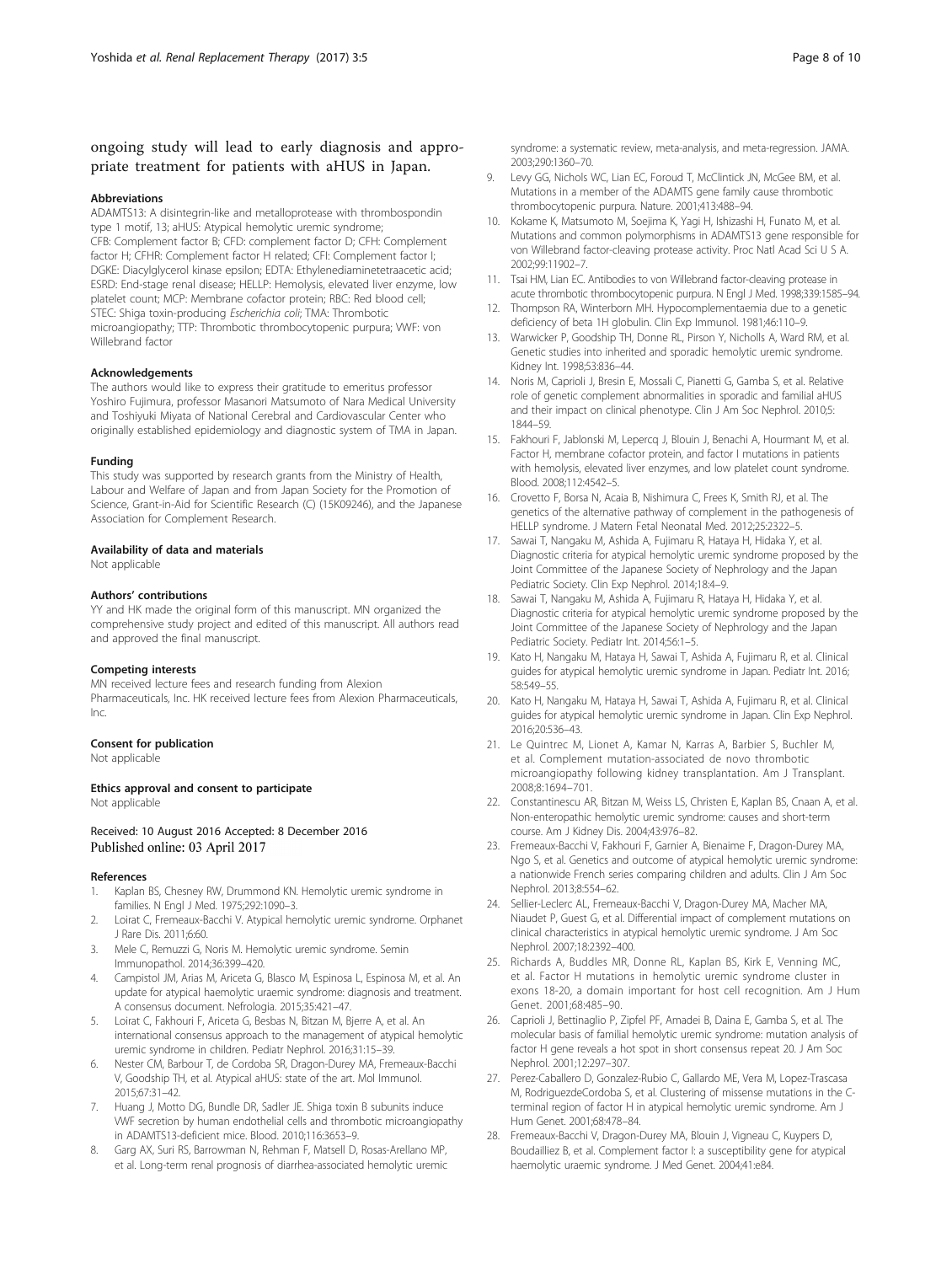- <span id="page-8-0"></span>29. Kavanagh D, Kemp EJ, Mayland E, Winney RJ, Duffield JS, Warwick G, et al. Mutations in complement factor I predispose to development of atypical hemolytic uremic syndrome. J Am Soc Nephrol. 2005;16:2150–5.
- 30. Richards A, Kemp EJ, Liszewski MK, Goodship JA, Lampe AK, Decorte R, et al. Mutations in human complement regulator, membrane cofactor protein (CD46), predispose to development of familial hemolytic uremic syndrome. Proc Natl Acad Sci U S A. 2003;100:12966–71.
- 31. Noris M, Brioschi S, Caprioli J, Todeschini M, Bresin E, Porrati F, et al. Familial haemolytic uraemic syndrome and an MCP mutation. Lancet. 2003;362:1542–7.
- 32. Delvaeye M, Noris M, De Vriese A, Esmon CT, Esmon NL, Ferrell G, et al. Thrombomodulin mutations in atypical hemolytic-uremic syndrome. N Engl J Med. 2009;361:345–57.
- 33. Fremeaux-Bacchi V, Miller EC, Liszewski MK, Strain L, Blouin J, Brown AL, et al. Mutations in complement C3 predispose to development of atypical hemolytic uremic syndrome. Blood. 2008;112:4948–52.
- 34. Schramm EC, Roumenina LT, Rybkine T, Chauvet S, Vieira-Martins P, Hue C, et al. Mapping interactions between complement C3 and regulators using mutations in atypical hemolytic uremic syndrome. Blood. 2015;125:2359–69.
- 35. Goicoechea de Jorge E, Harris CL, Esparza-Gordillo J, Carreras L, Arranz EA, Garrido CA, et al. Gain-of-function mutations in complement factor B are associated with atypical hemolytic uremic syndrome. Proc Natl Acad Sci U S A. 2007;104:240–5.
- 36. Roumenina LT, Jablonski M, Hue C, Blouin J, Dimitrov JD, Dragon-Durey MA, et al. Hyperfunctional C3 convertase leads to complement deposition on endothelial cells and contributes to atypical hemolytic uremic syndrome. Blood. 2009;114:2837–45.
- 37. Bresin E, Rurali E, Caprioli J, Sanchez-Corral P, Fremeaux-Bacchi V, Rodriguez de Cordoba S, et al. Combined complement gene mutations in atypical hemolytic uremic syndrome influence clinical phenotype. J Am Soc Nephrol. 2013;24:475–86.
- 38. Dragon-Durey MA, Loirat C, Cloarec S, Macher MA, Blouin J, Nivet H, et al. Anti-factor H autoantibodies associated with atypical hemolytic uremic syndrome. J Am Soc Nephrol. 2005;16:555–63.
- 39. Jozsi M, Licht C, Strobel S, Zipfel SL, Richter H, Heinen S, et al. Factor H autoantibodies in atypical hemolytic uremic syndrome correlate with CFHR1/CFHR3 deficiency. Blood. 2008;111:1512–4.
- 40. Moore I, Strain L, Pappworth I, Kavanagh D, Barlow PN, Herbert AP, et al. Association of factor H autoantibodies with deletions of CFHR1, CFHR3, CFHR4, and with mutations in CFH, CFI, CD46, and C3 in patients with atypical hemolytic uremic syndrome. Blood. 2010;115:379–87.
- 41. Bhattacharjee A, Reuter S, Trojnar E, Kolodziejczyk R, Seeberger H, Hyvarinen S, et al. The major autoantibody epitope on factor H in atypical hemolytic uremic syndrome is structurally different from its homologous site in factor H-related protein 1, supporting a novel model for induction of autoimmunity in this disease. J Biol Chem. 2015;290:9500–10.
- 42. Jozsi M, Strobel S, Dahse HM, Liu WS, Hoyer PF, Oppermann M, et al. Anti factor H autoantibodies block C-terminal recognition function of factor H in hemolytic uremic syndrome. Blood. 2007;110:1516–8.
- 43. Lemaire M, Fremeaux-Bacchi V, Schaefer F, Choi M, Tang WH, Le Quintrec M, et al. Recessive mutations in DGKE cause atypical hemolytic-uremic syndrome. Nat Genet. 2013;45:531–6.
- 44. Bu F, Maga T, Meyer NC, Wang K, Thomas CP, Nester CM, et al. Comprehensive genetic analysis of complement and coagulation genes in atypical hemolytic uremic syndrome. J Am Soc Nephrol. 2014;25:55–64.
- 45. Miyata T, Uchida Y, Yoshida Y, Kato H, Matsumoto M, Kokame K, et al. No association between dysplasminogenemia with p.Ala620Thr mutation and atypical hemolytic uremic syndrome. Int J Hematol. 2016;104:223-7.
- 46. Fakhouri F, Roumenina L, Provot F, Sallee M, Caillard S, Couzi L, et al. Pregnancy-associated hemolytic uremic syndrome revisited in the era of complement gene mutations. J Am Soc Nephrol. 2010;21:859–67.
- 47. Coppo P, Schwarzinger M, Buffet M, Wynckel A, Clabault K, Presne C, et al. Predictive features of severe acquired ADAMTS13 deficiency in idiopathic thrombotic microangiopathies: the French TMA reference center experience. PLoS One. 2010;5:e10208.
- 48. Sanchez-Corral P, Gonzalez-Rubio C, Rodriguez de Cordoba S, Lopez-Trascasa M. Functional analysis in serum from atypical hemolytic uremic syndrome patients reveals impaired protection of host cells associated with mutations in factor H. Mol Immunol. 2004;41:81–4.
- 49. Roumenina LT, Roquigny R, Blanc C, Poulain N, Ngo S, Dragon-Durey MA, et al. Functional evaluation of factor H genetic and acquired abnormalities:

application for atypical hemolytic uremic syndrome (aHUS). Methods Mol Biol. 2014;1100:237–47.

- 50. Yoshida Y, Miyata T, Matsumoto M, Shirotani-Ikejima H, Uchida Y, Ohyama Y, et al. A novel quantitative hemolytic assay coupled with restriction fragment length polymorphisms analysis enabled early diagnosis of atypical hemolytic uremic syndrome and identified unique predisposing mutations in Japan. PLoS One. 2015;10:e0124655.
- 51. Watson R, Lindner S, Bordereau P, Hunze EM, Tak F, Ngo S, et al. Standardisation of the factor H autoantibody assay. Immunobiology. 2014;219:9–16.
- 52. Volokhina EB, Westra D, van der Velden TJ, van de Kar NC, Mollnes TE, van den Heuvel LP. Complement activation patterns in atypical haemolytic uraemic syndrome during acute phase and in remission. Clin Exp Immunol. 2015;181:306–13.
- 53. Cataland SR, Holers VM, Geyer S, Yang S, Wu HM. Biomarkers of terminal complement activation confirm the diagnosis of aHUS and differentiate aHUS from TTP. Blood. 2014;123:3733–8.
- 54. Cofiell R, Kukreja A, Bedard K, Yan Y, Mickle AP, Ogawa M, et al. Eculizumab reduces complement activation, inflammation, endothelial damage, thrombosis, and renal injury markers in aHUS. Blood. 2015; 125:3253–62.
- 55. Noris M, Galbusera M, Gastoldi S, Macor P, Banterla F, Bresin E, et al. Dynamics of complement activation in aHUS and how to monitor eculizumab therapy. Blood. 2014;124:1715–26.
- 56. Gavriilaki E, Yuan X, Ye Z, Ambinder AJ, Shanbhag SP, Streiff MB, et al. Modified Ham test for atypical hemolytic uremic syndrome. Blood. 2015;125:3637–46.
- 57. Bell CJ, Dinwiddie DL, Miller NA, Hateley SL, Ganusova EE, Mudge J, et al. Carrier testing for severe childhood recessive diseases by next-generation sequencing. Sci Transl Med. 2011;3:65ra4.
- 58. Richards S, Aziz N, Bale S, Bick D, Das S, Gastier-Foster J, et al. Standards and guidelines for the interpretation of sequence variants: a joint consensus recommendation of the American College of Medical Genetics and Genomics and the Association for Molecular Pathology. Genet Med. 2015;17:405–24.
- 59. Dragon-Durey MA, Sethi SK, Bagga A, Blanc C, Blouin J, Ranchin B, et al. Clinical features of anti-factor H autoantibody-associated hemolytic uremic syndrome. J Am Soc Nephrol. 2010;21:2180–7.
- 60. Sinha A, Gulati A, Saini S, Blanc C, Gupta A, Gurjar BS, et al. Prompt plasma exchanges and immunosuppressive treatment improves the outcomes of anti-factor H autoantibody-associated hemolytic uremic syndrome in children. Kidney Int. 2014;85:1151–60.
- 61. Nürnberger J, Philipp T, Witzke O, Opazo Saez A, Vester U, Baba HA, et al. Eculizumab for atypical hemolytic-uremic syndrome. N Engl J Med. 2009;360:542–4.
- 62. Legendre CM, Licht C, Muus P, Greenbaum LA, Babu S, Bedrosian C, et al. Terminal complement inhibitor eculizumab in atypical hemolytic-uremic syndrome. N Engl J Med. 2013;368:2169–81.
- 63. Licht C, Ardissino G, Ariceta G, Cohen D, Cole JA, Gasteyger C, et al. The global aHUS registry: methodology and initial patient characteristics. BMC Nephrol. 2015;16:207.
- 64. Zuber J, Le Quintrec M, Krid S, Bertoye C, Gueutin V, Lahoche A, et al. Eculizumab for atypical hemolytic uremic syndrome recurrence in renal transplantation. Am J Transplant. 2012;12:3337–54.
- 65. Servais A, Devillard N, Fremeaux-Bacchi V, Hummel A, Salomon L, Contin-Bordes C, et al. Atypical haemolytic uraemic syndrome and pregnancy: outcome with ongoing eculizumab. Nephrol Dial Transplant. 2016; doi:[10.](http://dx.doi.org/10.1093/ndt/gfw314) [1093/ndt/gfw314](http://dx.doi.org/10.1093/ndt/gfw314).
- 66. Nester CM. Managing atypical hemolytic uremic syndrome: chapter 2. Kidney Int. 2015;87:882–4.
- 67. Fakhouri F, Fila M, Provot F, Delmas Y, Barbet C, Chatelet V, et al. Pathogenic variants in complement genes and risk of atypical hemolytic uremic syndrome relapse after eculizumab discontinuation. Clin J Am Soc Nephrol. 2016; doi[:10.2215/CJN.06440616.](http://dx.doi.org/10.2215/CJN.06440616)
- 68. Licht C, Greenbaum LA, Muus P, Babu S, Bedrosian CL, Cohen DJ, et al. Efficacy and safety of eculizumab in atypical hemolytic uremic syndrome from 2-year extensions of phase 2 studies. Kidney Int. 2015;87:1061–73.
- 69. Mukai S, Hidaka Y, Hirota-Kawadobora M, Matsuda K, Fujihara N, Takezawa Y, et al. Factor H gene variants in Japanese: its relation to atypical hemolytic uremic syndrome. Mol Immunol. 2011;49:48–55.